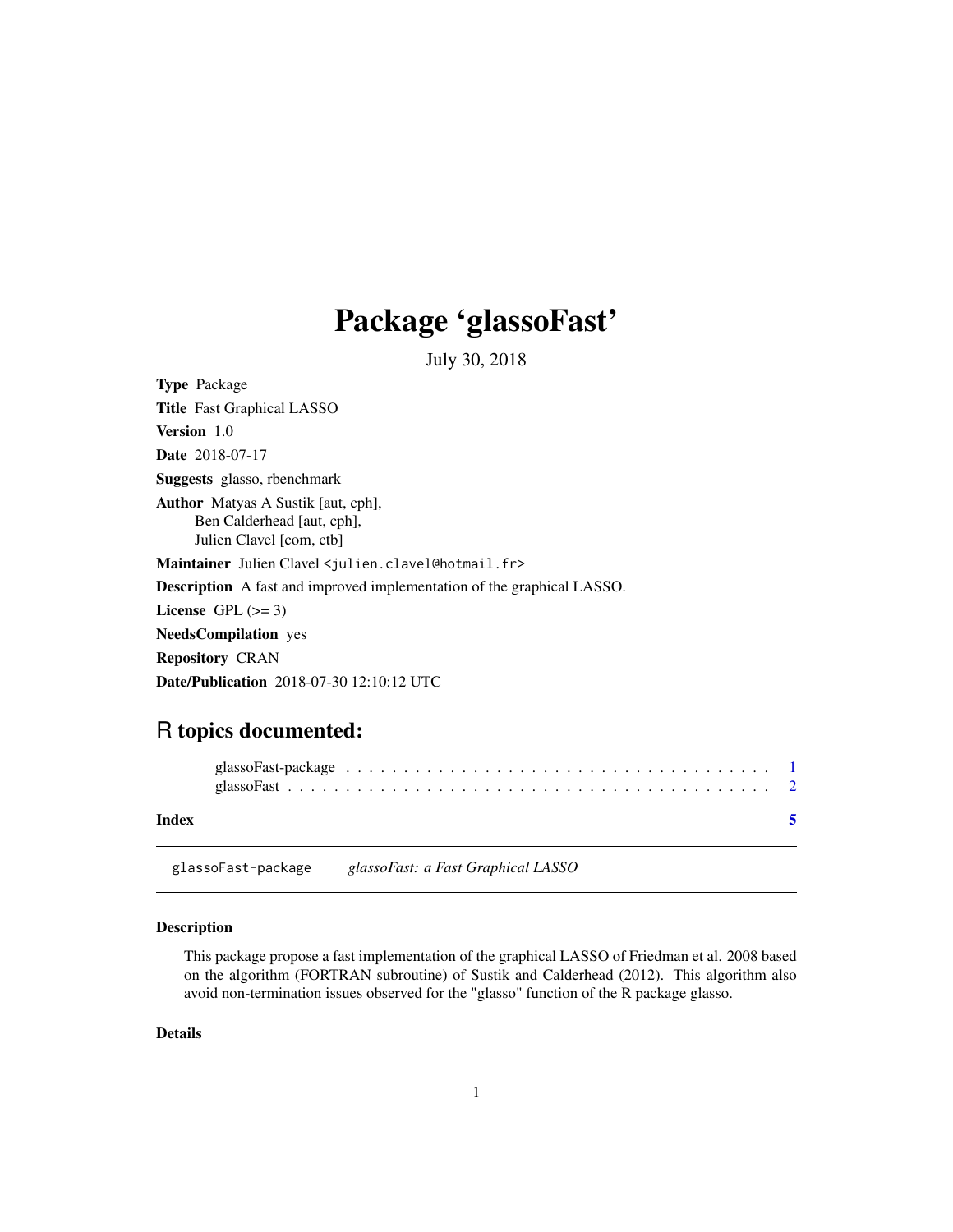#### <span id="page-1-0"></span>2 glassoFast

| Package: | glassoFast        |
|----------|-------------------|
| Type:    | Package           |
| Version: | 1.0.0             |
| Date:    | 2017-06-07        |
| License: | $GPL$ ( $>=3.0$ ) |
|          |                   |

The original FORTRAN Subroutine is available from:

http://www.cs.utexas.edu/users/sustik/glassofast/

#### Author(s)

Julien Clavel

Maintainer: Julien Clavel <julien.clavel@hotmail.fr>

#### References

Friedman J., Hastie T., Tibshirani R. 2008. Sparse inverse covariance estimation with the graphical lasso. Biostatistics. 9:432-441.

Sustik M.A., Calderhead B. 2012. GLASSOFAST: An efficient GLASSO implementation. UTCS Technical Report TR-12-29:1-3.

#### See Also

[glassoFast](#page-1-1)

<span id="page-1-1"></span>glassoFast *Fast graphical LASSO*

#### Description

This function is a faster alternative to the "glasso" function in the glasso package (Friedman et al. 2008). This package is based on the algorithm (FORTRAN subroutine) of Sustik and Calderhead (2012).

#### Usage

```
glassoFast(S, rho, thr = 1e-04, maxIt = 10000, start = c("cold", "warm"),w.init = NULL, wi.init = NULL, trace = FALSE)
```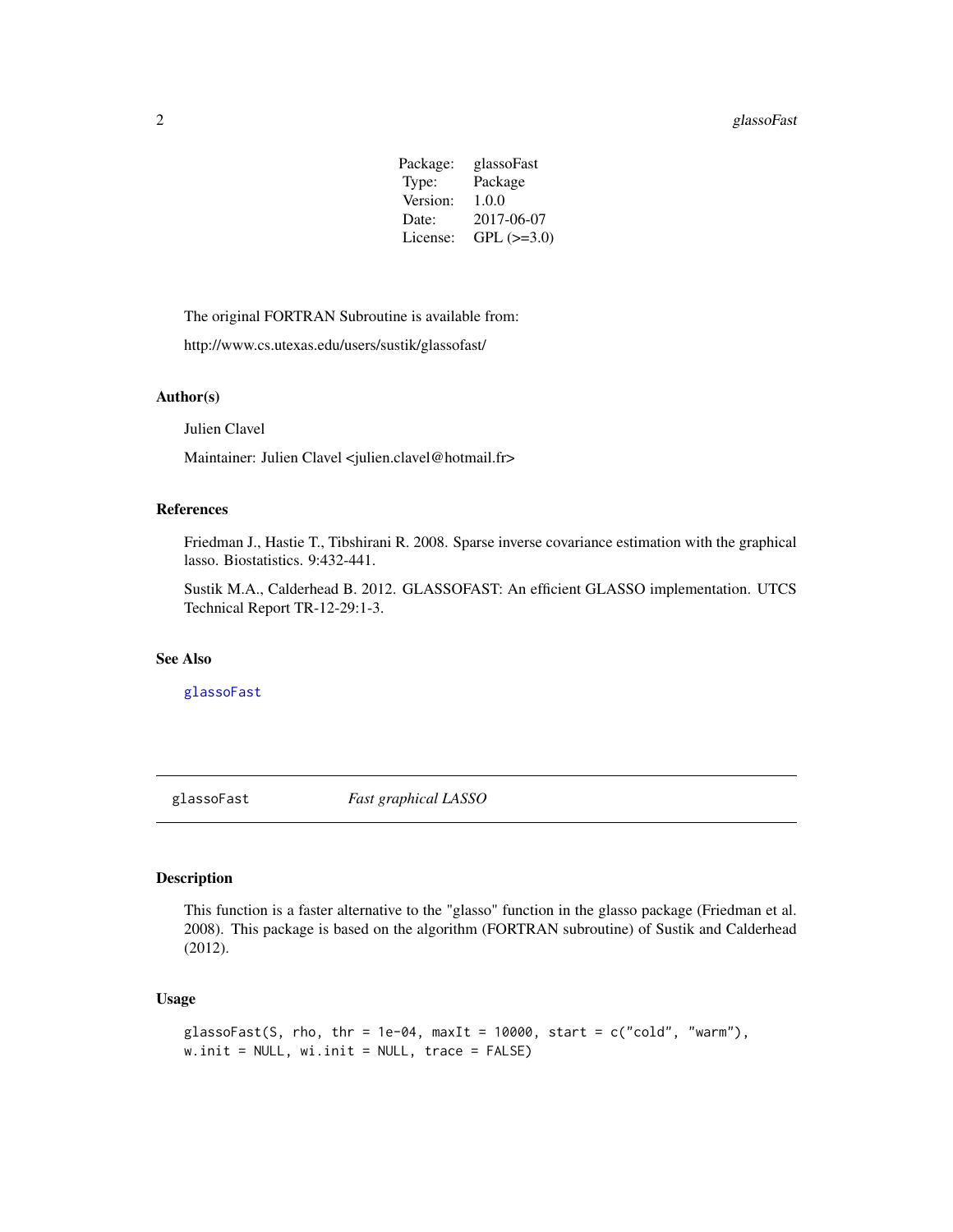#### glassoFast 3

#### Arguments

| S       | Covariance matrix (a p by p symmetric matrix)                                                                            |
|---------|--------------------------------------------------------------------------------------------------------------------------|
| rho     | The regularization parameter for lasso. (a non-negative value or a p by p matrix<br>of regularization parameters)        |
| thr     | Threshold for convergence. Default is 1.e-4.                                                                             |
| maxIt   | Maximum number of iterations of outer loop. Default is 10,000.                                                           |
| start   | Type of start. Cold start is default. Using warm start, can provide starting values<br>for w and wi.                     |
| w.init  | Optional starting values for estimated covariance matrix (p by p). Only needed<br>when start="warm" is specified         |
| wi.init | Optional starting values for estimated inverse covariance matrix (p by p). Only<br>needed when start="warm" is specified |
| trace   | Flag for printing out information as iterations proceed. Default FALSE.                                                  |

#### Details

Estimate a sparse inverse covariance matrix using a lasso (L1) penalty, following the Friedman et al. (2008) approach. The function is a wrapper of the faster and corrected (for non-termination convergence issues) FORTRAN subroutine of Sustik and Calderhead (2012).

#### Value

| W       | Estimated covariance matrix                                                           |
|---------|---------------------------------------------------------------------------------------|
| wi      | Estimated inverse covariance matrix                                                   |
| errflag | Memory allocation error flag: 0 means no error; != 0 means memory allocation<br>error |
| niter   | Number of iterations of outer loop                                                    |

#### Author(s)

Julien Clavel

#### References

Friedman J., Hastie T., Tibshirani R. 2008. Sparse inverse covariance estimation with the graphical lasso. Biostatistics. 9:432-441.

Sustik M.A., Calderhead B. 2012. GLASSOFAST: An efficient GLASSO implementation. UTCS Technical Report TR-12-29:1-3.

#### See Also

glasso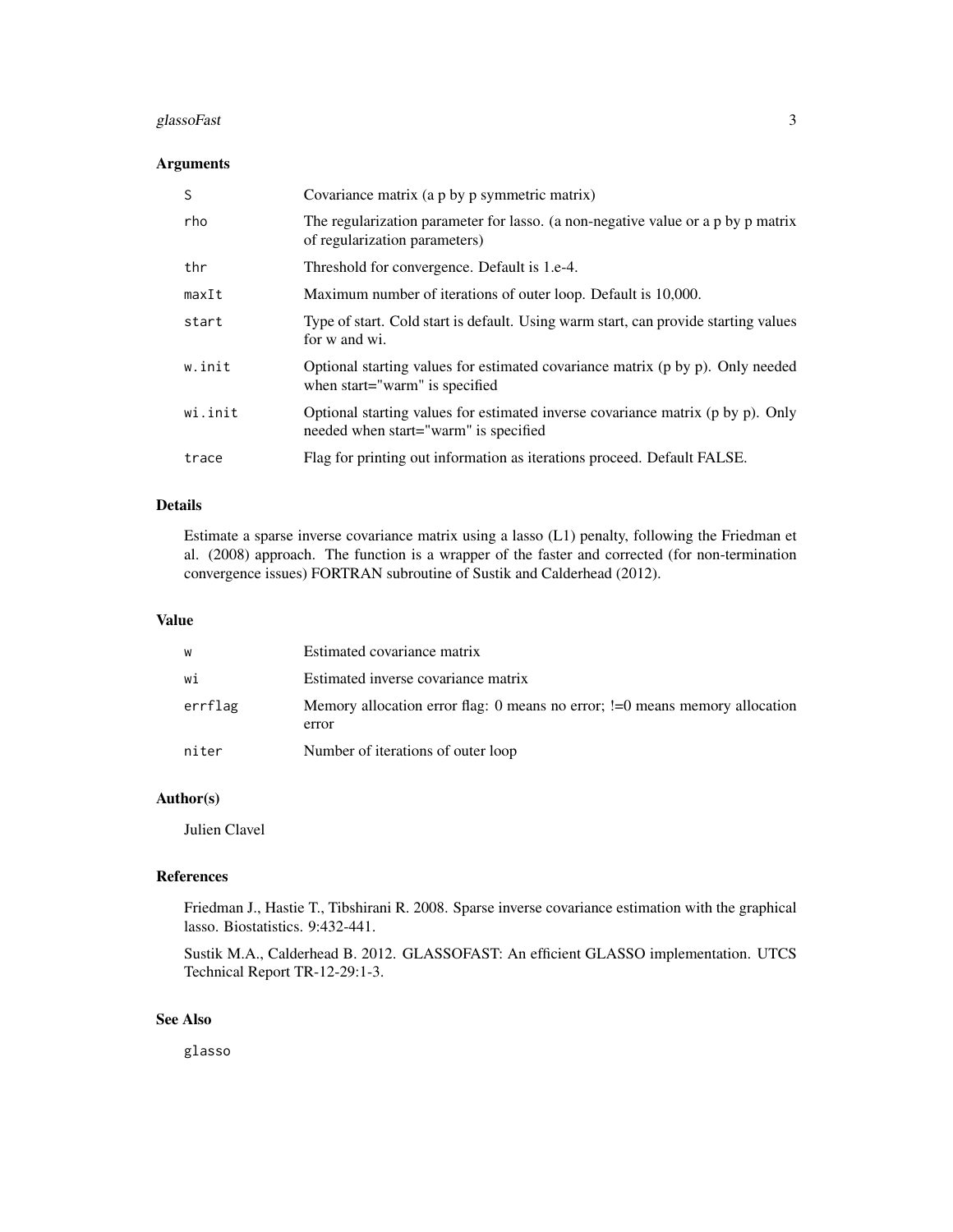#### Examples

```
set.seed(100)
# Make a random covariance matrix
p=5x<-matrix(rnorm(p*p),ncol=p)
s - var(x)# Compute the LASSO estimates
glassoFast(s, rho=.1)
# compare with glasso
require(glasso)
 glasso(s, rho=.1)
# benchmark glassoFast and glasso
 require(rbenchmark)
 p=100
 x<-matrix(rnorm(p*p),ncol=p)
 s <- var(x)benchmark(glassoFast(s, rho=.15), glasso(s, rho=.15), replications = 100)
 # up to an order of magnitude faster
```